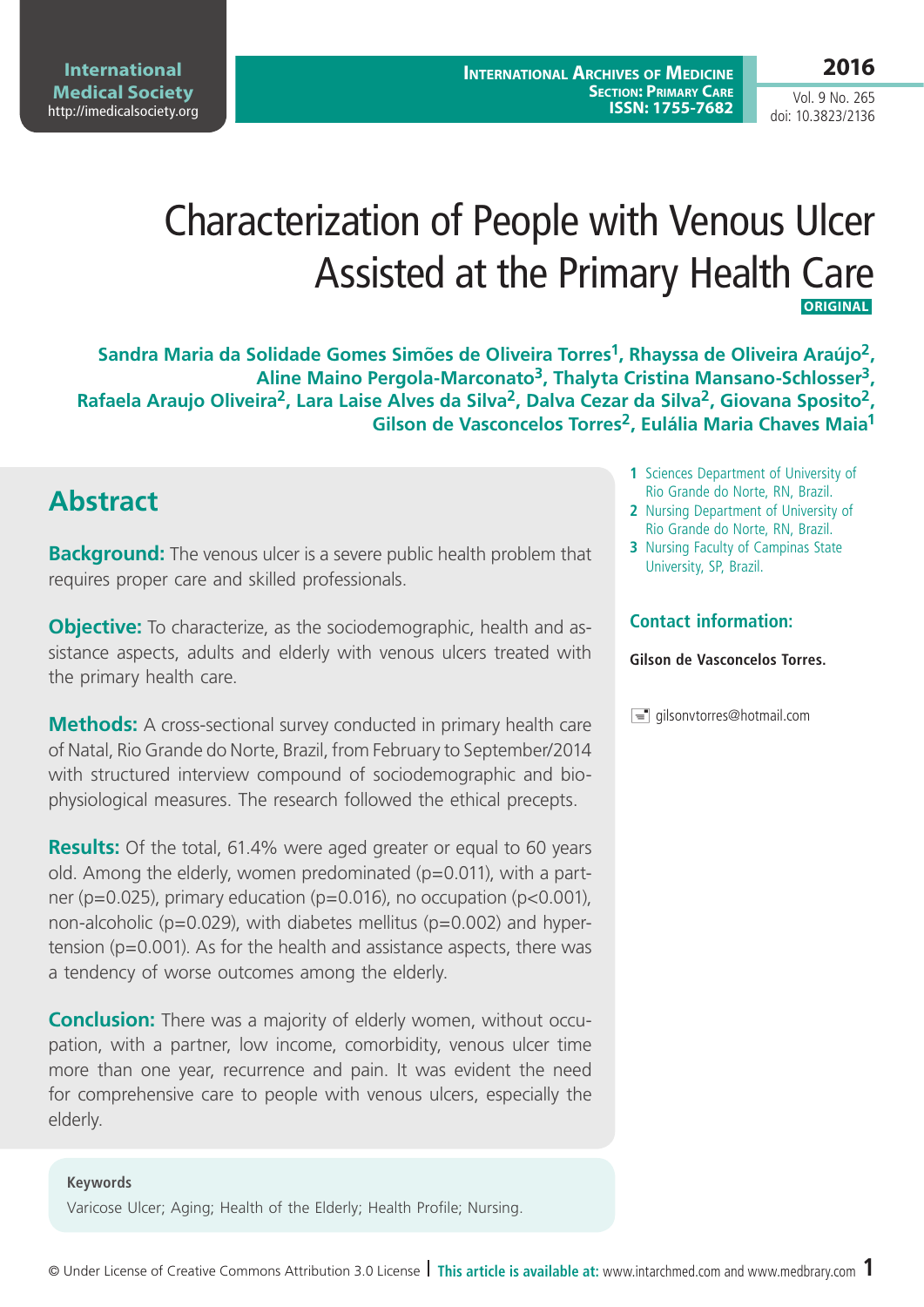## **Introduction**

Due to its high incidence, chronicity, recurrence and long and complex treatments, venous ulcers (VU) is a major public health problem and requires proper treatment, specific behavior for each situation and technically and scientifically trained professionals to monitor the healing process [1, 2].

One of the factors contributing to the venous ulcers is the aging of the population [1, 2]. With increasing age, older people become more susceptible to develop VU due to all the changes they arise, especially changes in blood flow, decreased mobility and the decline of muscle tone [3].

This disease also affects a large portion of the adult population, interfering with morbidity and mortality rates by producing chronic changes in the integrity of the skin, and causing disability and/or amputation of the lower limbs of these individuals [4].

The care for VU people is mostly in the community, whether in local or home health services, with notable participation of nurses [2]. The primary health care (PHC), through the Family Health Strategy (FHS) plays a key role in meeting the person in treatment of ulcers, since it is a privileged space for the development of health care in full, meeting specific demands, enabling the planning and execution of a holistic care, individualized and problemsolving, encouraging adherence to treatment [5, 6].

A progress study with 101 users showed that QOL was committed, emotional and aesthetic state, with the worst average among individuals with more than a year of injury and concluded that it is necessary interventions and health promotion activities of this population [7].

Thus, the growing aging population with the appearance of typical diseases combined with preexisting comorbidities cause changes in the distribution of different age groups [8]. Thus, the professional nurse within the multidisciplinary team must recognize the clinical and socioeconomic profile of the population with chronic venous insufficiency (CVI), through problems prevention guidelines, such as wounds, especially in the elderly, considering their particularities for planning comprehensive care [9].

Therefore, to better understand this problem and to know the sociodemographic, clinical and care profile of people with VU is the first step to proper planning to patients care needs to improve their health, considering their specificities according to age [10, 11].

In this scenario, the question is: Does the characterization of people with venous ulcers differ according to age? What are the socio-demographic, health and welfare differ aspects between adults and the elderly with this assisted injury in primary health care?

 This study aimed to characterize adults and elderly patients with venous ulcers treated with the primary health care according to their sociodemographic, health and welfare characteristics.

## **Method**

This research is a cross-sectional, descriptive study with a quantitative approach, performed in PHC of Natal/Rio Grande do Norte (RN), Brazil. According to the Municipal Secretary of Health, the city is divided into five health districts (North I, North II, East, West and South), for assistance organizational purposes of which there are 37 Health Units Family (FHC) and five mixed units distributed, where the research took place.

The study population was people with VU assisted in these services, totaling 101 individuals. The inclusion criteria established were: to be 18 years old; to have an active VU at the time of collection; to be ascribed to the unit, and to have verbal communication skills. Having ulcers of mixed origin was the exclusion criterion.

In the data collection, a structured interview was used, and collection of bio-physiological measures were held, based on clinical guidelines, in which 27 items related to socio-demographic (six), clinical (ten) and care (twelve) data were used [12].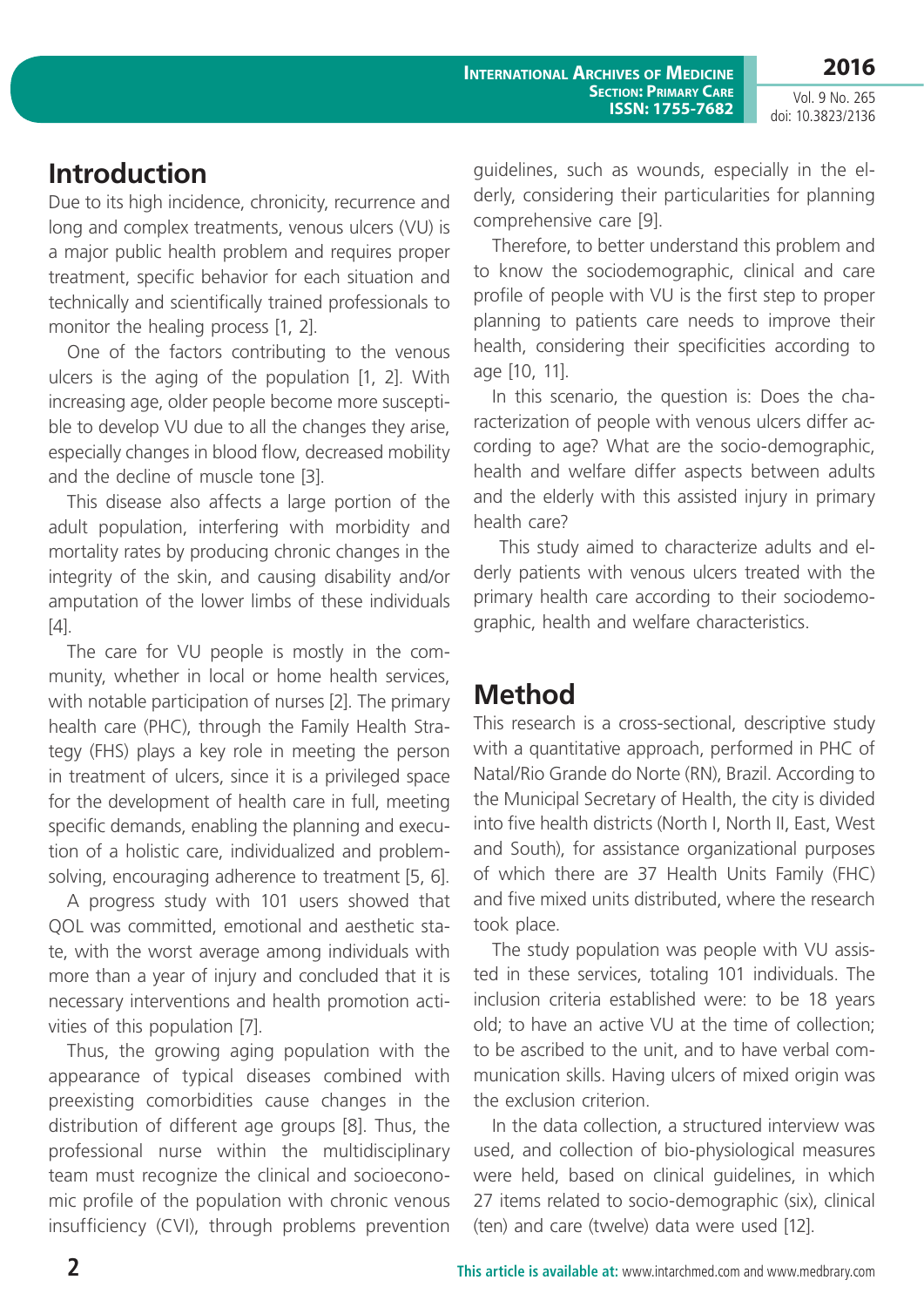**2016**

The sociodemographic characteristics are education, marital status, age, occupation, per capita income and gender. The group of clinical conditions was composed of diabetes mellitus (DM), alcohol consumption, high blood pressure (hypertension), other diseases, presence and intensity of pain, relapses, sleep, smoking, and time of the injury. The care data variables were: training of the professional responsible for dressing, reference and counterreference, Doppler exam achievement, guidance on compression therapy, elevation of the lower limbs and regular exercise, annual consultation with an angiologist, materials adaptation used in dressing, VU time, dressing performing site, use of compression therapy, and documentation of clinical findings in medical records.

The collection was from February to September 2014, through the application of the instrument in the service centers or the homes of participants, when necessary. The team that carried out the data collection was researchers, nurses, and nursing students, properly trained on the use of the instrument and research.

Data were organized in Microsoft Excel tables and analyzed using descriptive statistics, with absolute and relative frequencies. Inferential analysis was performed in statistical IBM SPSS using chi-square test and Fisher exact test, adopting a significance level of 5.0% ( $α = 0.05$ ).

This research followed the resolution 466/2012 [13] and was approved by the Ethics Committee in Research of the Federal University of Rio Grande do Norte/UFRN, with General Certificate for Ethics Assessment (CAAE) Nº 07556312.0.0000.5537. Participants signed the informed and consent form, ensuring privacy and confidentiality of data and other guidance on the formalities of the research. A letter of the consent of the municipal health office was obtained, and it was sent to all Directors of the health units.

## **Results**

In the characterization of the sample, 61.4% were 60 years old, and for the other characteristics, 85.1% had completed elementary school, 63.4% had a partner (married/stable), 75.2% had no occupation/ profession, 72.3% had a per capita income of up to one minimum wage and 66.3% were female. In the distribution according to age, only income per capita (p=0.408) showed no statistically significant difference between the age groups **(Table 1).**

**Table 1.** Distribution of sociodemographic aspects according to the age group of people with venous ulcers treated with the primary health care.

| Sociodemographic<br>aspects                                                                                  | Age group (years)           |                             |                             |             |
|--------------------------------------------------------------------------------------------------------------|-----------------------------|-----------------------------|-----------------------------|-------------|
|                                                                                                              | Up to 59                    | $\geq 60$                   | <b>Total</b>                | p<br>value* |
|                                                                                                              | $n\left(\frac{9}{6}\right)$ | $n\left(\frac{9}{6}\right)$ | $n\left(\frac{9}{6}\right)$ |             |
| Education                                                                                                    |                             |                             |                             |             |
| Up to Elementary<br>School                                                                                   | 29(28.7)                    | 57(56, 4)                   | 86(85.1)                    | 0.016       |
| High School and<br>Higher Ed.                                                                                | 10(9.9)                     | 05(5.0)                     | 15(14.9)                    |             |
| <b>Marital Status</b>                                                                                        |                             |                             |                             |             |
| Married/Stable<br>Union                                                                                      | 30(29.7)                    | 34(33.7)                    | 64(63.4)                    | 0.025       |
| Single/Widow/<br>Divorced                                                                                    | 09(8.9)                     | 28(27.7)                    | 37(36.6)                    |             |
| Profession/Occupation                                                                                        |                             |                             |                             |             |
| Absent                                                                                                       | 20(19.8)                    | 56(55.4)                    | 76(75.2)                    | < 0.001     |
| Present                                                                                                      | 19(18.8)                    | 06(5.9)                     | 25(24.8)                    |             |
| Per capita income*                                                                                           |                             |                             |                             |             |
| < 1 minimum wage                                                                                             | 30(29.7)                    | 43(42.6)                    | 73(72.3)                    |             |
| > 1 minimum wage                                                                                             | 09(8.9)                     | 19(18.8)                    | 28(27.7)                    | 0.408       |
| Gender                                                                                                       |                             |                             |                             |             |
| Female                                                                                                       | 20(19.8)                    | 47(46.5)                    | 67(66.3)                    | 0.011       |
| Male                                                                                                         | 19(18.8)                    | 15(14.9)                    | 34(33.7)                    |             |
| Total                                                                                                        | 39(38.6)                    | 62(61.4)                    | 101(100.0)                  |             |
| $\mathbf{L}$ $\mathbf{C}$ $\mathbf{L}$ $\mathbf{C}$<br>should be a finding of the co-<br>$D \uparrow 724000$ |                             |                             |                             |             |

Chi-Square; \*\*: Minimum wage =  $R$$  724.00 (Brazilian currency) from February to September 2014.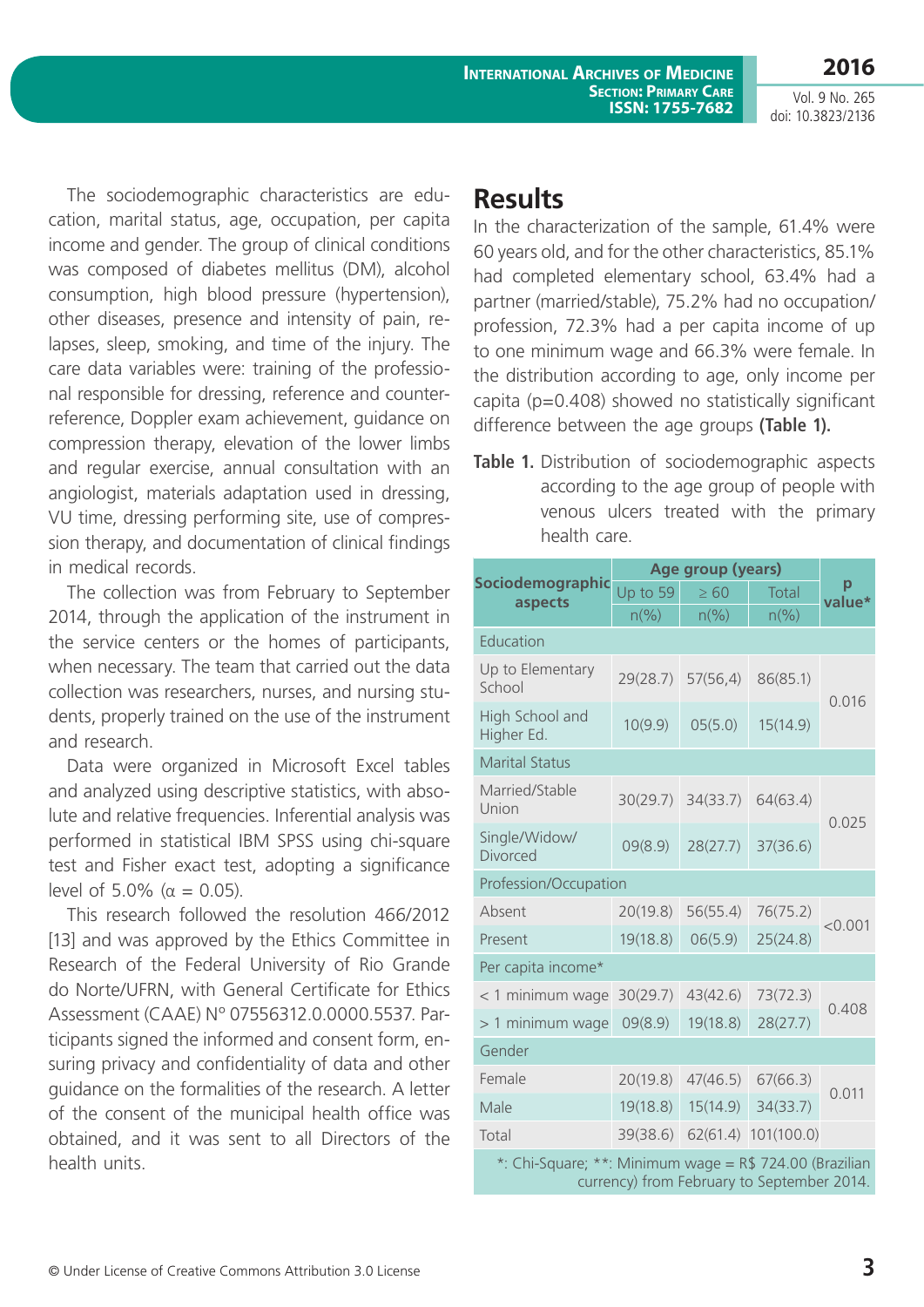Table 2. Presentation of health aspects according to the age of people with venous ulcers treated with the primary health care.

|                                                                          | Age group (years) |                             |                              |           |
|--------------------------------------------------------------------------|-------------------|-----------------------------|------------------------------|-----------|
| <b>Health aspects</b>                                                    | Up to 59          | $\geq 60$                   | Total                        | value*    |
|                                                                          | $n\frac{9}{6}$    | $n\left(\frac{9}{6}\right)$ | $n\left(\frac{9}{6}\right)$  |           |
| Other diseases                                                           |                   |                             |                              |           |
| Absent                                                                   | 37(36.6)          | 56(55.4)                    | 93(92.1)                     | $0.480**$ |
| Present                                                                  | 02(2.0)           | 06(5.9)                     | 08(7.9)                      |           |
| Alcohol consumption                                                      |                   |                             |                              |           |
| Absent                                                                   | 30(29.7)          | 58(57.4)                    | 88(87.1)                     | $0.029**$ |
| Present                                                                  | 09(8.9)           | 04(4.0)                     | 13(12.9)                     |           |
| Smoking                                                                  |                   |                             |                              |           |
| Absent                                                                   | 31(30.7)          | 55(54.5)                    | 86(85.1)                     | 0.204     |
| Present                                                                  | 08(7.9)           | 07(6.9)                     | 15(14.9)                     |           |
| Diabetes mellitus                                                        |                   |                             |                              |           |
| Absent                                                                   | 36(35.6)          | 40(39.6)                    | 76(75.2)                     | $0.002**$ |
| Present                                                                  | 03(3.0)           | 22(21.8)                    | 25(24.8)                     |           |
| Sleep                                                                    |                   |                             |                              |           |
| > 6 hours                                                                | 18(17.8)          | 40(39.6)                    | 58(57.4)                     | 0.069     |
| < 6 hours                                                                | 22(21.8)          | 22(21.8)                    | 43(42.6)                     |           |
| <b>SAH</b>                                                               |                   |                             |                              |           |
| Absent                                                                   | 30(29.7)          | 26(25.7)                    | 56(55.4)                     | 0.001     |
| Present                                                                  | 09(8.9%)          | 36(35.6)                    | 45(44.6)                     |           |
| <b>Current VU Time</b>                                                   |                   |                             |                              |           |
| $<$ 1 year                                                               | 19(18.8)          | 33(32.7)                    | 52(51.5)                     | 0.659     |
| $> 1$ year                                                               | 20(19.8)          | 29(28.7)                    | 49(48.5)                     |           |
| Relapses                                                                 |                   |                             |                              |           |
| Present                                                                  | 23(22.8)          | 46(45.5)                    | 69(68.3)                     | 0.109     |
| Absent                                                                   | 16(15.8)          | 16(15.8)                    | 32(31.7)                     |           |
| Intensity of pain                                                        |                   |                             |                              |           |
| Moderate a intense                                                       | 27(26.7)          | 50(49.5)                    | 77(76.2)                     | 0.189     |
| Absent and light                                                         | 12(11.9)          | 12(11.9)                    | 24(23.8)                     |           |
| Pain                                                                     |                   |                             |                              |           |
| Present                                                                  |                   | 34(33.7) 54(53.5)           | 88(87.1)                     | 0.990     |
| Absent                                                                   | 05(5.0)           | 08(7.9)                     | 13(12.9)                     |           |
| Total                                                                    |                   |                             | 39(38.6) 62(61.4) 101(100.0) |           |
| *: Chi-Square; **: Fisher Exact; HAS - hypertension;<br>UV - venous ulce |                   |                             |                              |           |

**Table 2** distributed the health aspects of people with VU assisted in the PHC. The variables related to diabetes mellitus (DM), hypertension (SAH) and alcohol consumption were statistically significant. It is noted that in the other diseases group there were Alzheimer's, chronic anemia, arrhythmia, arthritis, asthma, heart disease and epilepsy.

**Table 3.** Distribution of care aspects of adult and **Table 3** distributed the characteristics of people with VU care, observing the predominance of negative points, but no statistically significant differences between adults and the elderly. Among the

elderly patients with venous ulcers treated with the primary health care.

|                                       | Age group (years) |                |                |             |  |
|---------------------------------------|-------------------|----------------|----------------|-------------|--|
| <b>Care aspects</b>                   | Up to 59          | $\geq 60$      | <b>Total</b>   | р<br>value* |  |
|                                       | $n\frac{9}{6}$    | $n\frac{9}{6}$ | $n\frac{9}{6}$ |             |  |
| Guidance for lifting the lower limbs  |                   |                |                |             |  |
| Present                               | 35(34.7)          | 57(56.4)       | 92(91.1)       | $0.731*$    |  |
| Absent                                | 04(4.0)           | 05(5.0)        | 09(8.9)        |             |  |
| Medical record                        |                   |                |                |             |  |
| With record                           | 30(29.7)          | 42(41.6)       | 72(71.3)       | 0.321       |  |
| Without record                        | 09(8.9)           | 20(19.8)       | 29(28.7)       |             |  |
| Materials used in the dressing        |                   |                |                |             |  |
| Suitable                              | 28(27.7)          | 37(36.5)       | 65(64.4)       | 0.216       |  |
| Unsuitable                            | 11(10.9)          | 25(24.8)       | 36(35.6)       |             |  |
| Local treatment                       |                   |                |                |             |  |
| Health units and/or<br>hospitals      | 23(22.8)          | 31(30.7)       | 54(53.5)       | 0.379       |  |
| At home                               | 16(15.8)          | 31(30.7)       | 47(46.5)       |             |  |
| Guidance for compression therapy      |                   |                |                |             |  |
| Absent                                | 21(20.8)          | 33(32.7)       | 54(53.5)       | 0.591       |  |
| Present                               | 18(17.8)          | 29(28.7)       | 47(46.6)       |             |  |
| Exercises guidance                    |                   |                |                |             |  |
| Absent                                | 22(21.8)          | 37(36.6)       | 59(584)        | 0.746       |  |
| Present                               | 17(16.8)          | 25(24.8)       | 42(41.6)       |             |  |
| Professional responsible for dressing |                   |                |                |             |  |
| Without training                      | 24(23.8)          | 36(35.6)       | 60(59.4)       | 0.729       |  |
| With training                         | 15(14.9)          | 26(25.7)       | 41(40.6)       |             |  |
| <b>Eco Doppler</b>                    |                   |                |                |             |  |
| Absent                                | 26(25.7)          | 45(44.6)       | 71(70.3)       | 0.527       |  |
| Present                               | 13(12.9)          | 17(16.8)       | 30(29.7)       |             |  |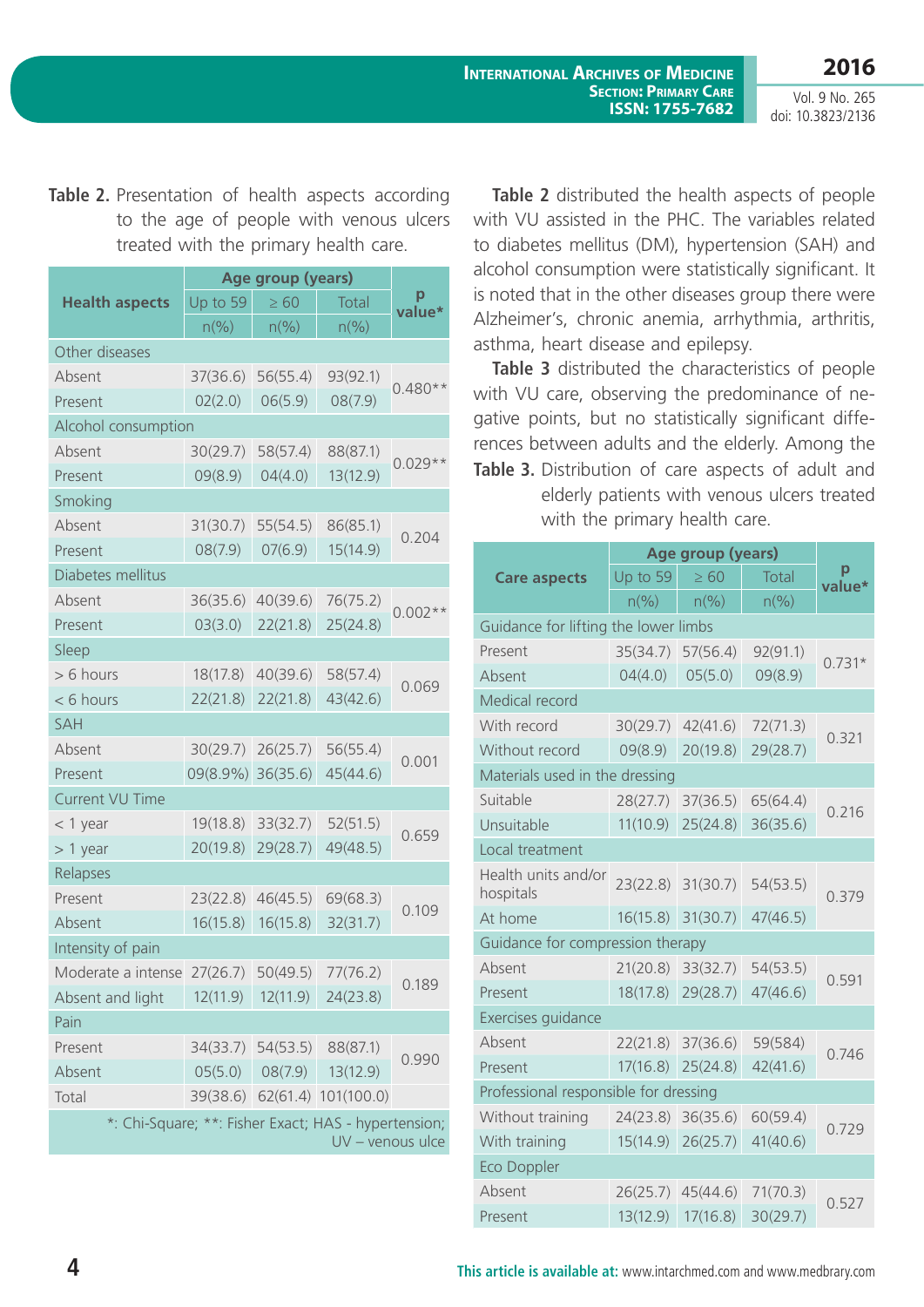doi: 10.3823/2136

|                                      | Age group (years)           |                |                             |           |
|--------------------------------------|-----------------------------|----------------|-----------------------------|-----------|
| <b>Care aspects</b>                  | Up to 59                    | $\geq 60$      | Total                       | value*    |
|                                      | $n\left(\frac{9}{6}\right)$ | $n\frac{9}{6}$ | $n\left(\frac{9}{6}\right)$ |           |
| Other diseases                       |                             |                |                             |           |
| Absent                               | 37(36.6)                    | 56(55.4)       | 93(92.1)                    | $0.480**$ |
| Present                              | 02(2.0)                     | 06(5.9)        | 08(7.9)                     |           |
| Time of treatment                    |                             |                |                             |           |
| $\geq 1$ year                        | 25(24.8)                    | 46(45.5)       | 71(70.3)                    |           |
| $<$ 1 year                           | 14(13.9)                    | 16(15.8)       | 30(29.7)                    | 0.280     |
| Reference and counter-reference      |                             |                |                             |           |
| Absent                               | 25(24.8)                    | 48(47.5)       | 73(72.3)                    |           |
| Present                              | 14(13.9)                    | 14(13.9)       | 28(27.7)                    | 0.145     |
| Compression therapy                  |                             |                |                             |           |
| Absent                               | 31(30.7)                    | 57(56.4)       | 88(87.1)                    | 0.069     |
| Present                              | 08(7.9)                     | 05(5.0)        | 13(12.9)                    |           |
| Consultations with angiologist       |                             |                |                             |           |
| < 4 per year                         | 35(34.7)                    | 59(58.4)       | 94(93.1)                    | $0.425**$ |
| $\geq$ 4 per year                    | 04(4.0)                     | 03(3.0)        | 07(6.9)                     |           |
| Total                                | 39(38.6)                    |                | 62(61.4) 101(100.0)         |           |
| *: Chi-square; **: Fisher Exact test |                             |                |                             |           |

elderly, 56.4% had guidance for lifting the lower limbs; 41.6% had medical records, 36.5% used materials suitable for the dressing, and only 28.7% and 24.8% had guidance for compression therapy and performing exercises, respectively. Of the people who performed the dressing, 35.6% had no training, 44.6% did not undergo the Doppler examination, 45.5% was for a year or more in treatment, and 58.4% had less than four consultations with an angiologist annually.

## **Discussion**

The predominance of elderly people as a result of this research corroborates other studies describing the profile of people with VU [10, 14, 15, 16, 17]. These lesions are more common in the elderly with low income and education and more than a year of injury, according to the findings [17].

There was a predominance of females in both age groups since the CVI is most commonly identified in women [10, 14, 15]. It is noteworthy the association between age and gender, with a higher frequency of injury among older women. Advancing age is considered a risk factor for the emergence of VU, because the natural physiological changes of aging make more susceptible elderly [18].

Regarding marital status, the number of people who had a partner was higher, as well as in other studies, with high numbers of single, widows or divorced people among the elderly [10, 17]. The wound conditions along with the old age can hinder the performance of activities of daily living. The presence of a partner or family can contribute to the implementation of these activities. However, the importance of encouraging the maintenance of the independence and autonomy of the elderly is emphasized [10].

People with the elementary school were more present among individuals aged 60 years or more. In this sense, understanding and knowing the disease is necessary to define the behavior and adaptation of people with VU facilitated among young people because they have better educational level [19].

Most people do not exercise any labor activity at the time of data collection and, most elderly were retired or pensioners. People with injuries may live with chronic pain and loss partially autonomy in carrying out their tasks, interfering with the ability to work causing their removal and often are taken early retirement and can trigger a series of consequences with repercussions on the socio-economic aspects [1, 16].

In both age groups, individuals with incomes up to one minimum wage predominated, but an association between income and age was not identified. Low income is a factor that may be linked to low education or a large number of retirees, as most received a minimum wage.

When considering the treatment of a chronic injury, such as VU, it is costly by its prevalent and relapsing characteristic. The low income can be a factor that hinders the healing process, by interfering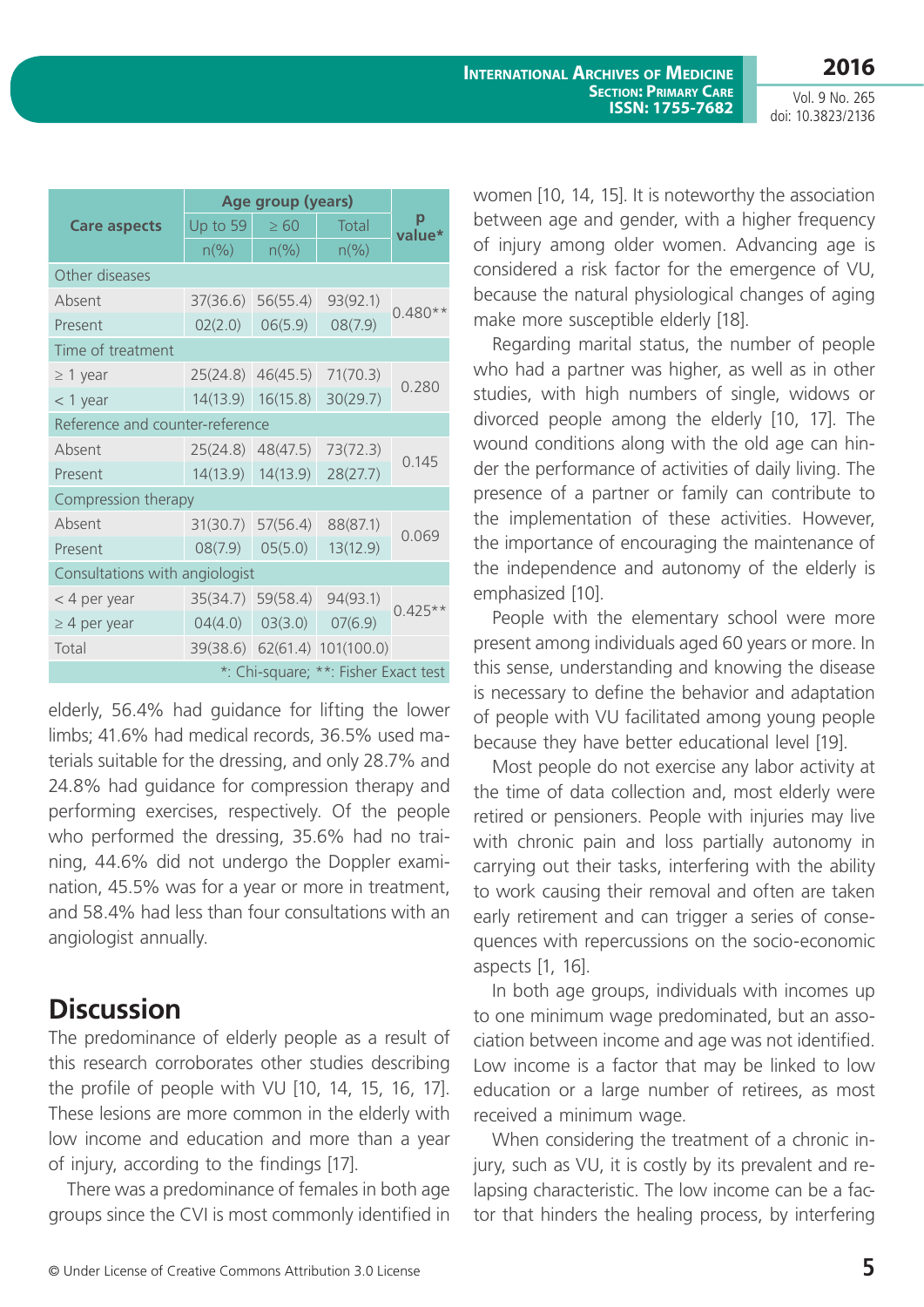**2016**

Vol. 9 No. 265 doi: 10.3823/2136

with access to services and adherence to treatment [14, 20].

It is known that the elderly people are the most affected by chronic diseases, as evidenced by the presence of an association between age and hypertension and diabetes mellitus. It is common to associate other conditions with CVI, being difficult to cope with situations of complications because the elderly have different treatments to be performed [15].

The metabolic changes resulting from the DM cause skin fragility that contributes to the appearance of injuries [9, 16]. In another study, a significant association with CVI with SAH highlighted the importance of controlling these diseases [10].

Non-alcoholic people in both age groups predominated, but the number of non-drinkers among the elderly was higher, and it was statistically significant, demonstrating that more young people practice the habit of drinking alcohol. On the other hand, smoking was absent in both groups and was not associated with age. They are factors that can negatively influence the healing, and in this sense, the elderly of this research are better compared to adults [19, 20].

The up to one-year treatment period was more prevalent in the elderly and this situation may be due to the presence of repeated injuries in this population, as shown by the high number of relapses. Old age brings factors that make them more vulnerable elderly to recurrence of the injury, undergoing a recurring suffering with the reappearance of these lesions [17].

The person who has the impaired tissue integrity diagnosis has other important features that deserve attention in care, and may contribute to the reduction of recurrences [9]. About 70.0% of ulcers reopen until the second year after complete healing, which makes the costly treatment for the patient and the health service. [21]

The pain was more frequent in people aged 60 or more, being moderate or severe. This is a common symptom in people with venous ulcers, with consequences for the quality of life of people with injury and their caregivers. Thus, 17% to 65% of people with leg ulcers have already experienced intense pain. [22]

The health professional must identify this symptom and its influence in all aspects, establishing appropriate interventions for the treatment, including the pattern of sleep, while almost 60.0% of the subjects sleep more than six hours a night. The use of topical local anesthetic, for example, is an alternative indicated by a systematic review and action for pain relief and healing [22].

No care characteristic was associated with age. However, trends could be observed. The use of unsuitable materials, the dressing by people without training, the absence of compression therapy, having more than one year of treatment and lack of guidance on exercise and compression therapy were more present in the elderly. They also reported more treatment at home, which may be a result of disability or difficulty in accessing health services. Guidelines on the elevation of the lower limbs were present among adults and the elderly.

There are many differences among professionals in venous injury care. It is known that it is necessary to choose a local cover to keep the moist and clean bed and at the same time absorbing exudate, controlling existing infections, promoting rest and compression therapy in an attempt to prevent a possible recurrence. Compression therapy facilitates the venous return, and it seems to be effective to act in the cause of the problem. [22]

Combined with the selection of topical and systemic therapy, it is essential to carry out activities to promote health and disease prevention in the PHC environment offered by quidance on the use of compression therapy, elevation of lower limbs and exercise. Health education actions should promote self-care, especially in daily dressings, so that the person sees that lifestyle can influence wound healing. Regarding the elderly, who may have the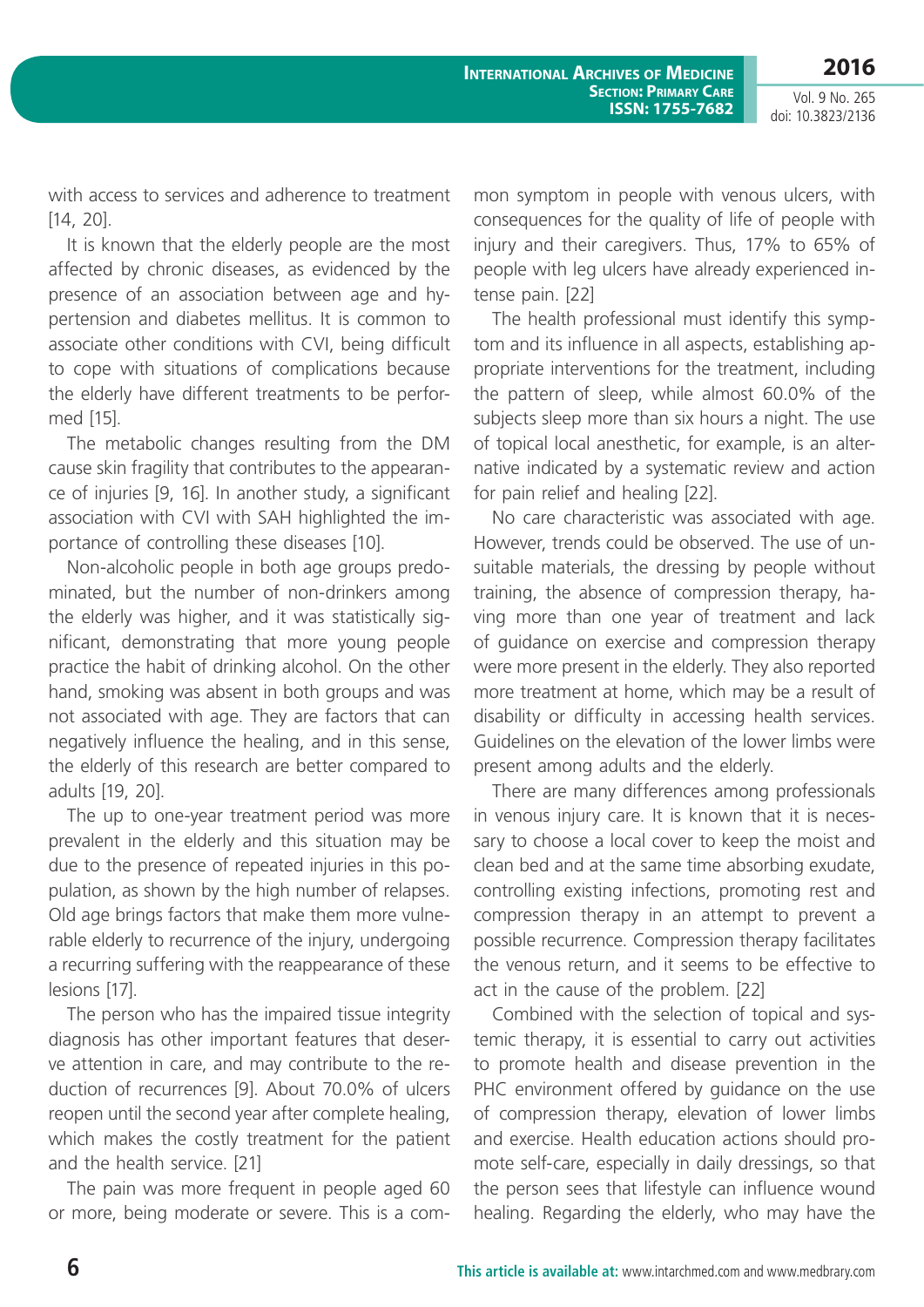aggravating circumstance of having other chronic illnesses and disabilities, the health professional should enlighten them as to the care of treatment and prevention of injury [9].

Another issue was the high number of reference and counter-reference absence, culminating in the small number of people over four visits a year with an angiologist and Doppler exams. There was the discontinuity of care as a failure of care so that the person with VU cannot be assisted in various health care levels, with complete assistance rupture.

### **Conclusion**

There was a predominance of elderly women, people with a partner, with elementary school, unemployed and low income. The presence of diabetes and hypertension, VU time more than a year, recurrence and presence of pain more prevalent in the elderly than in adults were highlighted.

There was more care among the elderly, a long treatment time, the absence of compression therapy, non-use of suitable materials, untrained professionals for the dressing, lack of guidance on exercise and compression therapy, absence of reference and counter-reference, consultation with an angiologist and performing vascular Doppler. The guidance for the elevation of the lower limbs was among adults and the elderly.

Before the profile found, it is pointed to the need for comprehensive care to people with VU in all their aspects, especially the elderly, including prevention, health promotion and recovery in all care levels of complexity by the principles and guidelines of the Unified Health System.

The nurse can assess and assist the person with VU and should monitor them in their treatment and prioritize the appropriate and comprehensive care.

The researchers faced some obstacles during the conduct of research, the strike of professionals that paralyzed collecting data for a few months and the difficulty of access to some participants. The study

had limitations because it is cross-sectional study, without time monitoring of the population studied. It is emphasized the need for longitudinal research with people with VU treated at PHC, contributing to the evidence of a qualified nursing care.

## **References**

- **1.** Reis DB, Peres GA, Zuffi FB, Ferreira LA,Poggeto MTD. Cuidados às pessoas com úlcera venosa: percepção dos enfermeiros da estratégia de saúde da família. Revista Mineira de Enfermagem.2013.17(1), 101-106. Retrieved from http://www. reme.org.br/artigo/detalhes/582
- **2.** Green J,Jester R, McKinley R, Pooler A. The impact of chronic venous leg ulcers: a systematic review. J Wound Care.2014. 23(12), 601-612. Retrieved from http://www.ncbi.nlm.nih.gov/ pubmed/25492276
- **3.** Benevides JP, Coutinho JFV, Santos MCL, Oliveira MJA,Vasconvelos FF. Avaliação clínica de úlceras de perna em idosos. Revista da rede de enfermagem do Nordeste. 2012.13(2), 300-308. Retrieved from http://www.revistarene.ufc.br/revista/ index.php/revista/article/view/213/pdf
- **4.** Abreu AM, Oliveira BGRB. Atendimento a pacientes com feridas crônicas nas salas de curativo das policlínicas de saúde. Revista brasileira pesquisa saúde.2013.15(2), 42-49. Retrieved from http://periodicos.ufes.br/RBPS/article/view/5673/4120
- **5.** Neves JS, Azevedo RS, Soares SM. Atuação multiprofissional na construção de grupo operativo envolvendo pacientes com lesão de membros inferiores. Revista Norte Mineira de Enfermagem.2014. 3(1), 86-95. Retrieved from http://www. renome.unimontes.br/index.php/renome/article/view/62/119
- **6.** Oliveira JCA, Tavares DMS. Atenção ao idoso na estratégia de Saúde da Família: atuação do enfermeiro. Rev Esc Enferm USP.2010.44(3), 774-781. Recuperado c de http://www.scielo. br/pdf/reeusp/v44n3/32.pdf
- **7.** Araújo RO, da Silva DC, Queiroga RS, Pergola-Marconato AM, Costa I. KF, de Vasconcelos-Torres, G. Impacto de úlceras venosas na qualidade de vida de indivíduos atendidos na atenção primária. Aquichan.2016.16(1), 56-66.
- **8.** Camacho ACLE Coelho MJ. Políticas Públicas de Saúde do Idoso: Revisão Sistemática. Revista Brasileira de Enfermagem. 2010. 63 (2), 279-284. Retrieved from http://www.scielo.br/scielo.php?pi d=S003471672010000200017&script=sci\_abstract&tlng=pt
- **9.** Cavalcante AMRZ, Moreira A, Azevedo KB, Lima L. R,Coimbra WKAM. Diagnóstico de enfermagem: integridade tissular prejudicada identificado em idosos na Estratégia de Saúde da Família. Rev eletrônica enferm.2010. 12(4), 727-735. Retrieved from http://www.fen.ufg.br/revista/v12/n4/v12n4a19.htm